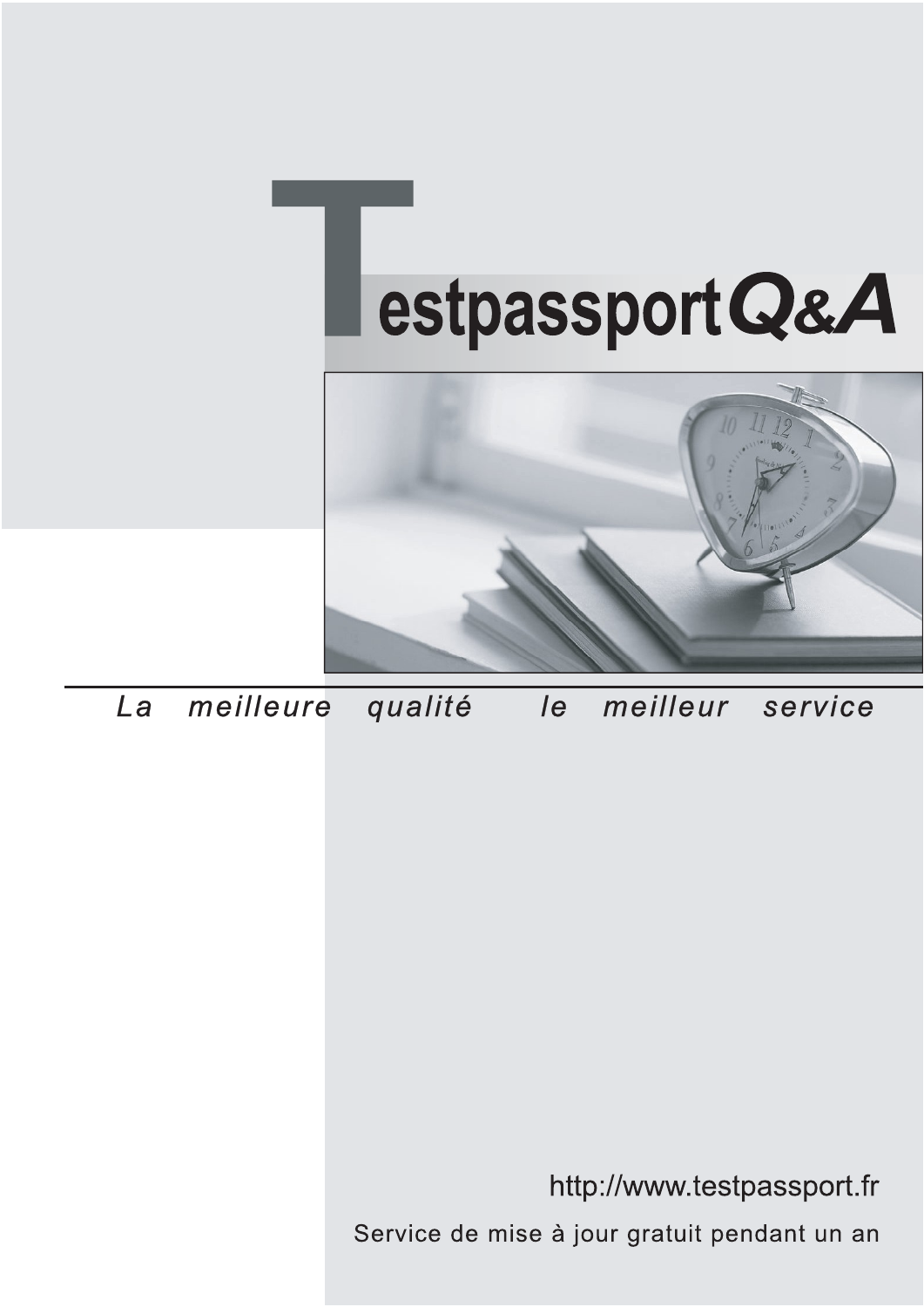## **Exam** : **C1000-103**

**Title** : IBM Cloud Pak for Multicloud Management v1.3 Solution Architect

## **Version** : DEMO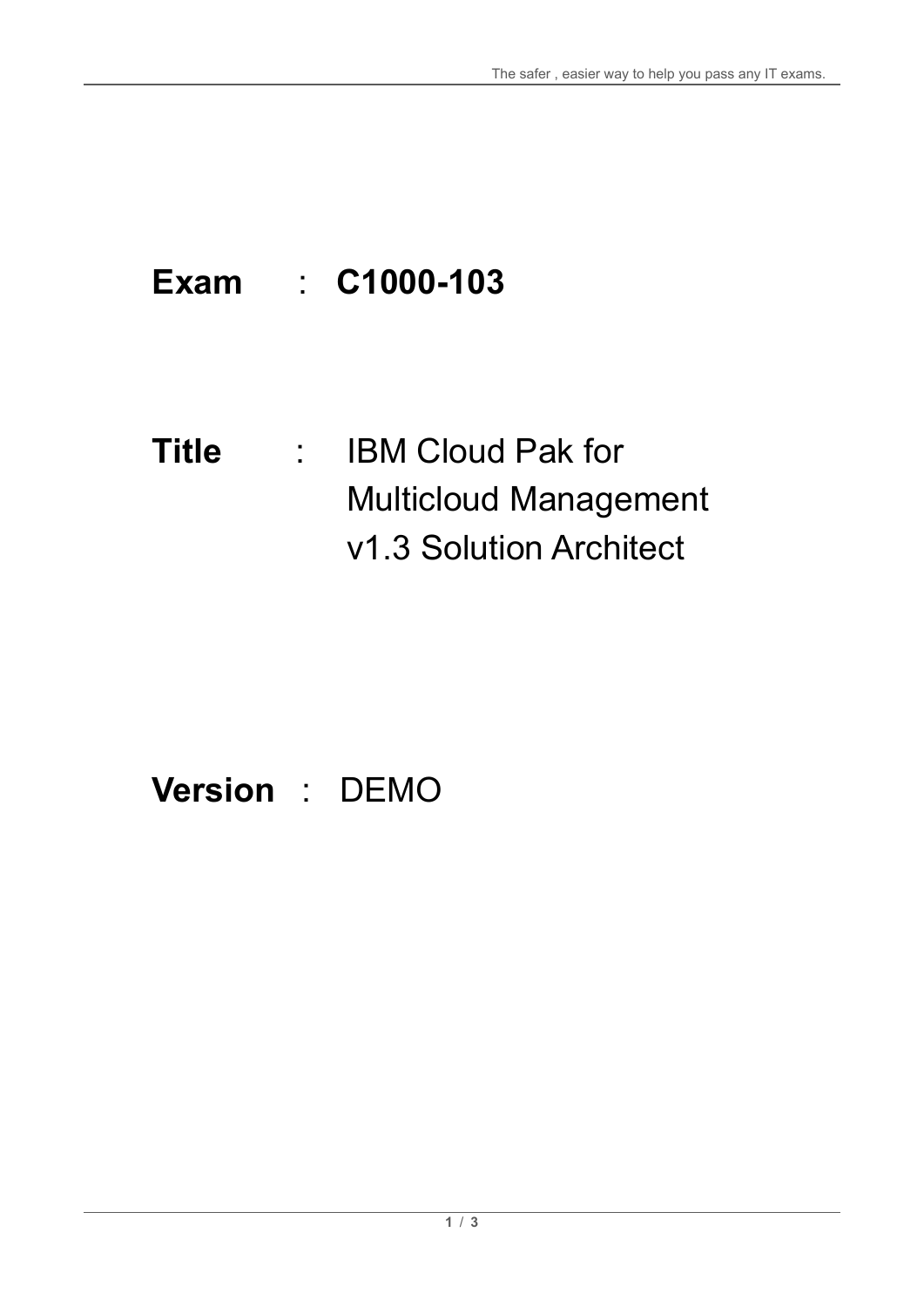- 1.What is the core benefit of using IBM Cloud Paks?
- A. Full software stack support, ongoing security, compliance, and version compatibility
- B. Continuous Integration and Continuous Delivery (CI/CD) tools for security
- C. Dedicated support team for application migration to IBM Cloud
- D. OpenStack integration out of the box

## **Answer:** A

2.What entities can be discovered by IBM Cloud Pak for Multicloud Management service discovery if configured correctly?

- A. Kubernetes services, Kubernetes ingresses, Istio gateways
- B. Kubernetes services, Kubernetes APIs, DNS routes
- C. Kubernetes services, Kubernetes ingresses, OpenShift routes
- D. Kubernetes services, Istio gateways, Datapower gateways

## **Answer:** C

3.What are two components of the Cloud Pak for Multicloud Management monitoring module?

- A. Web Servers
- B. Data Collectors
- C. Metrics
- D. Agents
- E. Listeners
- **Answer:** CE

4.When provisioning a Middleware Template, a repository contains separate directories for available middleware. Under this directory, which file is used to customize the deployment experience?

- A. camvariables.json
- B. recipes.json
- C. components.json
- D. metadatA.rb

**Answer:** D

5.HOTSPOT

Click on the Channel resource in the diagram below.